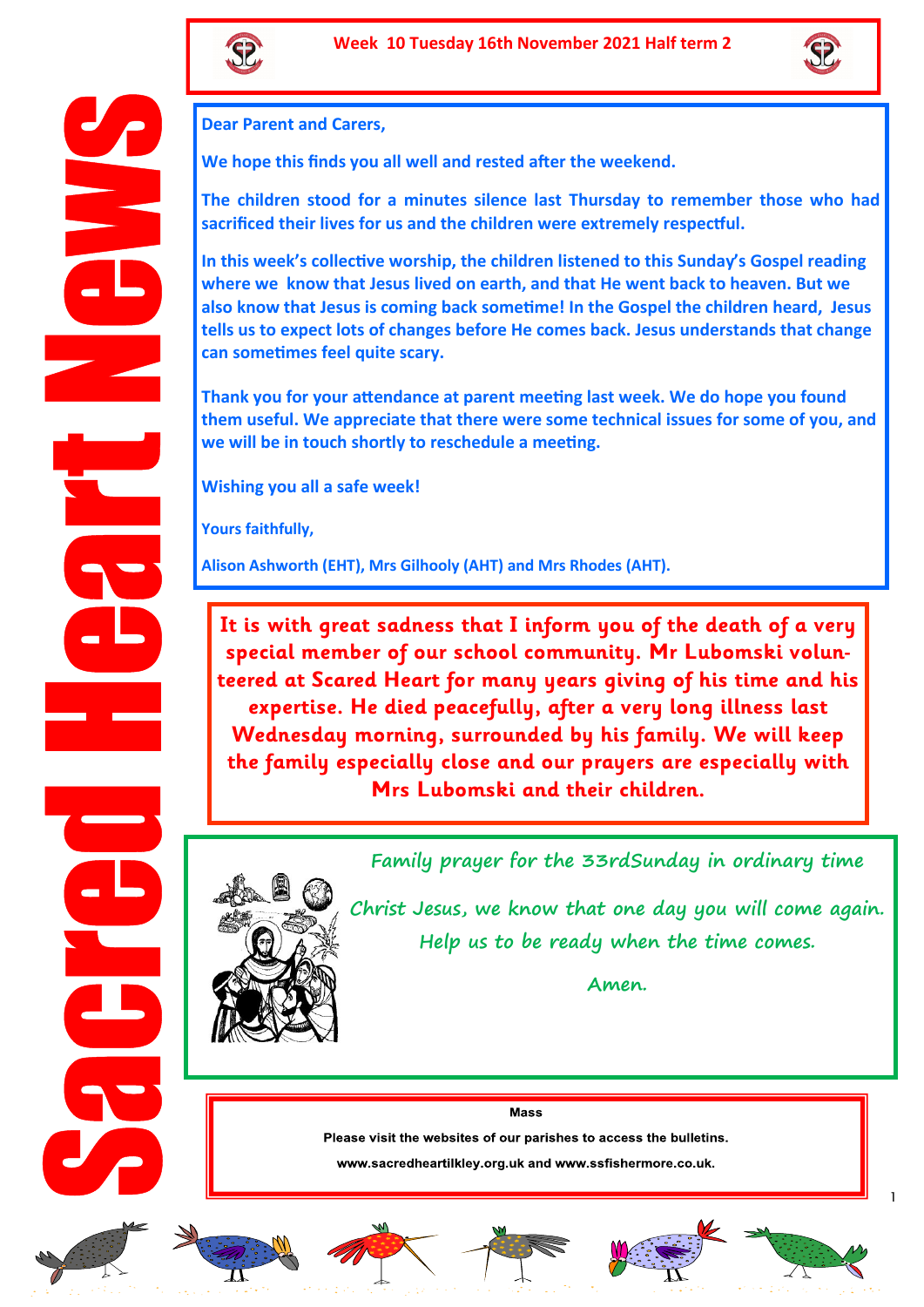### **Preparation for First Sacraments**

**If you are the parent/carer of a child (who is a baptised Catholic) in Years 3 or 4 and live in Sacred Heart Church Parish, we would like to invite your child to begin to prepare to receive, hopefully during Spring 2022, the sacrament of Penance & Reconciliation (Y3) or First Holy Communion (Y4). (Before making their First Holy Communion, the child needs to have received the sacrament of Reconciliation).**

**Each programme is very much a learning partnership between the child and their family, with support from the catechists, and plentiful resources are available to assist parents/carers in this task.**

**If you and your child would like to join either preparation programme, please send your contact details, the place and date your child received the sacrament of Reconciliation if appropriate, and their name and their age to catchist.sacredheart.ilkley@dioceseofleeds.org.uk.** 

**We hope to begin the programmes after Christmas and will give more details of what is involved, timetables etc once we have an idea of who is interested.** 

# **Space Balloon Celebration!**

**Yesterday, your child brought home a very special poster showing an image taken from the Space balloon, that we launched in July.** 

**The poster captures the most fabulous picture taken from the edge of earth's atmosphere and shows the curvature of earth and the ozone layer.** 

**This is a wonderful keepsake for your child and a permanent reminder of this remarkable achievement.** 

**Many thanks to Mr Hester for generously providing these posters and to the volunteers, who worked very hard to make this mission such a success. If you haven't seen the video footage, we encourage you to do so. It can be found on the school's website homepage.**